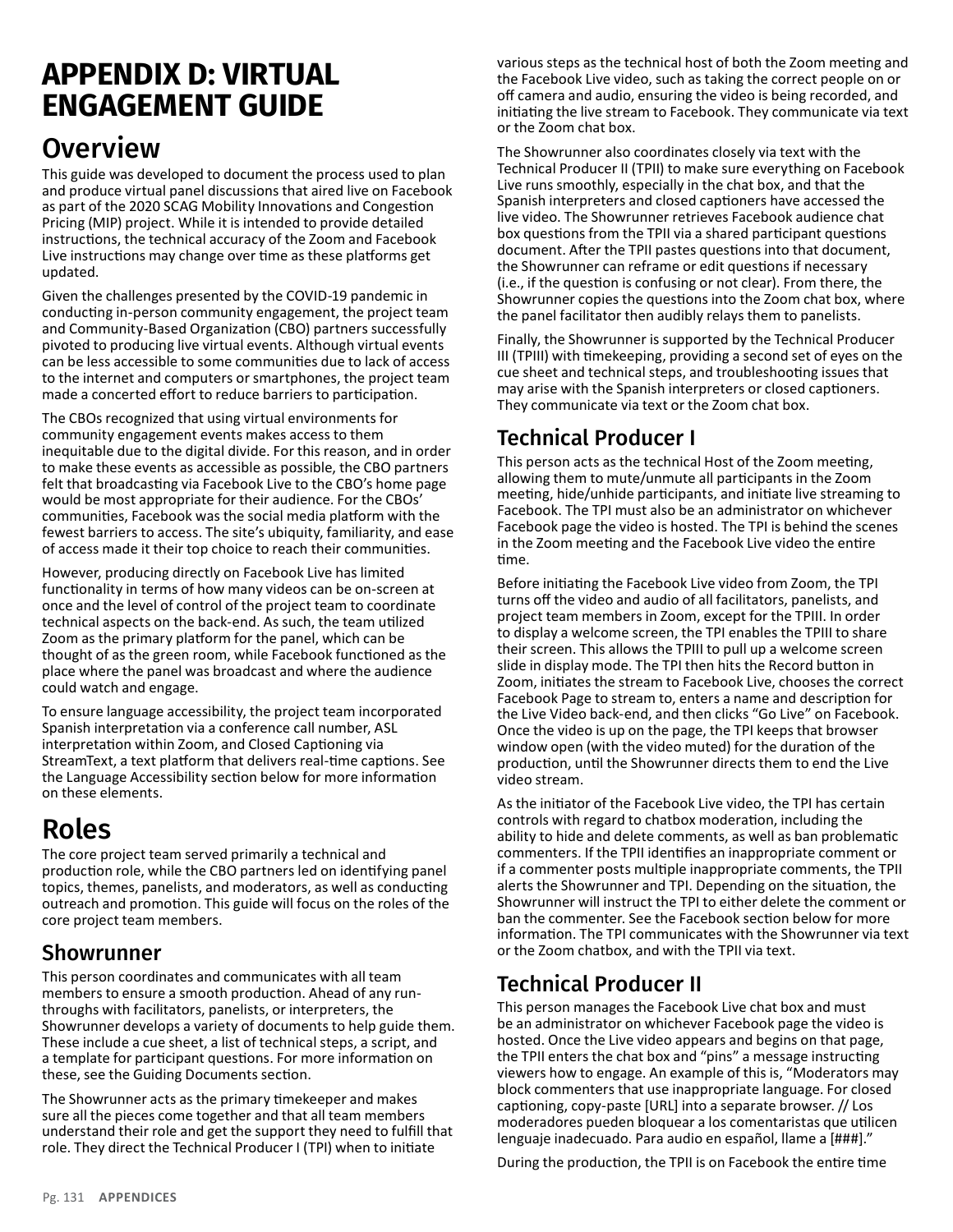(rather than Zoom) and communicates with the Showrunner and TPI via text. The TPII is focused on monitoring the chat box, which includes watching for audience questions that can be shared with the facilitator and panelists, as well as any inappropriate comments. The TPII reminds the audience throughout the production that they can enter their questions into the chat box, and copies any of those questions into a shared document with the Showrunner.

The TPII reports any inappropriate comments to the Showrunner and TPI, so that the TPI may block that commenter. In the event that this occurs, the TPII lets the audience know in the chat box. An example of this message is, "The comment above has been removed by the host; if you'd like to remove it from your chat window, please refresh your browser. // El comentario anterior ha sido eliminado por el anfitrión; si desea eliminarlo de su ventana de chat, favor de actualizar su navegador."

#### Technical Producer III

This person supports the production team as a floater, a timekeeper, and by providing a Welcome Screen at the top of the show. Due to the nature of live events, it is advisable to build redundancy into roles as a contingency in case a disruption occurs. While the Showrunner is also monitoring timekeeping, it helps to have a backup. Similarly, the TPIII can help troubleshoot issues that may arise with the Closed Captioner or Spanish Interpreters on Facebook while other project team members are busy with other tasks. The TPIII is primarily behind the scenes on Zoom throughout the event (though may need to join Facebook if issues arise) and communicates with the Showrunner via text or the Zoom chatbox.

# Tools and Technology

#### Zoom

In order to broadcast the panel from Zoom to Facebook Live, the project team used the Pro level of Zoom, which allows for meetings to be streamed directly to social media channels such as Facebook and YouTube. TPI played the role of technical host in Zoom, allowing them to control the audio and video of panelists and project team members, as well as to initiate streaming. One challenge that should be accounted for, especially in terms of interpretation, is the roughly 20-second lag between Zoom and the Facebook Live video. Due to the confusing nature of this, it is advisable to limit the number of team members toggling back and forth between the two platforms.

#### Facebook

Streaming a Zoom meeting to Facebook Live works by hosting it in a particular "place," such as an organization's Facebook page. Since the virtual events produced for the MIP project were intended to be led by CBOs and directed to their respective audiences, the project team decided to host the Live videos directly on the CBO's Facebook page. This required getting permission from the CBOs to add the Showrunner, TPI, and TPII as administrators to their page. However, if the agency intends to produce Facebook Live videos on its own page, this step is not necessary.

In terms of comment moderation in the chat box, Facebook page administrators and Facebook Live hosts (i.e., the TPI) can hide and delete comments in the chat box, as well as ban commenters. However, viewers do not see these get deleted or hidden unless they refresh their browser. Although problematic comments and commenters were not an issue in the MIP project, the team developed boilerplate language which the TPII could enter into the chat box. See the Technical Producer II section for

sample language.

In addition to the 20-second lag mentioned above between Zoom and Facebook Live, project team members that do toggle between the platforms should be careful with their audio settings. Specifically, when opening or expanding the Live video within Facebook, the audio automatically turns on; unless computer audio is muted when this happens, the audio from the Live video will be heard within the Zoom meeting and create confusion. Again, the number of team members toggling back and forth between the two platforms should be limited to two or three people in order to reduce the potential for mistakes like this.

#### Start Meeting

Spanish interpretation for the event was provided through a conference call service called Start Meeting. Importantly, this service allowed for two meeting co-hosts (the team of two Spanish interpreters), as well as muting all callers. The project team set up the conference number and trained the interpreters on how to use it. On the audience end, viewers on Facebook Live simply call the number and listen in while watching the video. The project team included a note to instruct viewers about this in the description of the Facebook Live video.

Given the constraints of streaming Zoom to Facebook, specifically the approximate 20-second delay, the project team determined that the simplest way to coordinate the timing of Spanish interpretation was by having the interpreters work from the front end. In other words, the interpreters logged into Facebook to watch the live video and interpret from there. This ensured real-time captioning from the audience's perspective.

#### StreamText

The closed captioners arranged for the captioning technology, StreamText, a text platform that delivers real-time/live captions, and can be accessed by a single web page. The project team provided a StreamText link to viewers in the Facebook Live video description, and encouraged them to open it in a separate browser. Users can view the live video in one browser and the captioning in a second browser, ideally situated side-by-side.

There are multiple ways to integrate captioning technology into live videos. The added step of opening StreamText in a separate browser may be considered a drawback in some ways. However, it also allows for participants to modify the size and color of the captions, and ultimately served its purpose effectively for this project.

Given the constraints of streaming Zoom to Facebook, specifically the approximate 20-second delay, the project team determined that the most simple way to coordinate the timing of captioning was by having the captioner work from the front end. In other words, the captioner logged into Facebook to watch the live video and caption from there. This ensured real-time captioning from the audience's perspective.

#### Language Accessibility

When planning for language accessibility for a live event, virtual or in-person, it is important to budget for the time of the event and the time of the run-throughs. Interpretation and captioning companies often prefer to schedule more than one interpreter or captioner if the event runs longer than one hour to reduce the likelihood of fatigue and mistakes. Similarly, it is often difficult to book them for run-throughs unless they will be compensated for that time.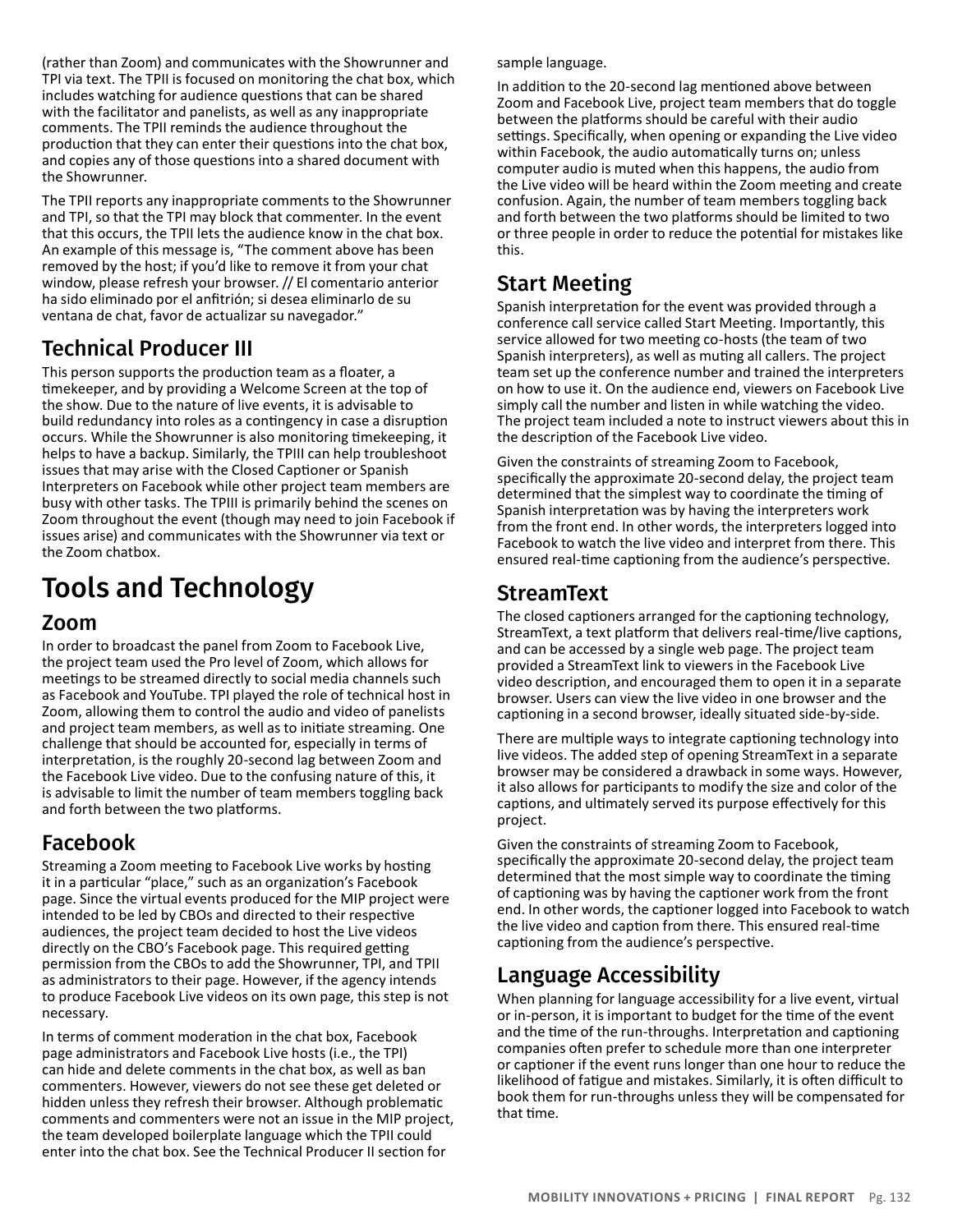#### Spanish Interpretation

A team of two Spanish interpreters provided their services via conference call (StartMeeting) and interpreted directly from the Facebook Live video. They developed their own system for taking turns during the event. Because they were already using their phones for the conference call, the project team communicated with them via email and Facebook chat for any issues that arose during the event.

### ASL Interpretation

A team of two American Sign Language interpreters provided their services within Zoom and switched being on-screen throughout the event. They developed their own system for taking turns and switched their own videos on and off (rather than relying on the TPI to do it for them). They communicated with the project team via the chat box in Zoom during the event.

### Closed Captioning

One closed captioner provided their services via StreamText and captioned directly from the Facebook Live video. The captioner communicated with the project team via Facebook chat during the event.

#### Run-Throughs

The project team conducted at least one run-through prior to each event with all facilitators, panelists, interpreters, captioners, and any other team member with an active role. If working with a new team of interpreters and captioners for the first time, a run-through focused on their roles and integrating the technology they will use can help focus the conversation and make the most of their time. In addition, holding separate runthroughs for the interpreters/captioners versus the facilitators/ panelists can allow for the latter group to quickly review any technical issues and focus more on the content and questions of the panel. Prior to any of these, the Showrunner and Technical Producers should conduct many run-throughs among themselves to experiment with the various platforms and get comfortable using them.

One thing to note is that Facebook Live does not allow for a test or private function. To work around this, the project team went Live on Community Arts Resources' Facebook page and included "Test" in the video description. Another option would be to create a fake Facebook page that is accessible only to the Showrunner and Technical Producers, and conduct run-throughs on the "fake" page, rather than on SCAG's real Facebook page.

## Guiding Documents Technical Steps

This document should articulate most if not all steps to be taken by the Showrunner and TPIs, as well as all other project team members with an active role, during the live event. This helps to clarify the sequence of steps and who has ownership of them. Reviewing them together during the run-throughs can ensure a shared understanding of what to expect during the production. If using a document sharing platform such as Google Drive, linking to the other guiding documents can help simplify access to them.

#### Cue Sheet

This document provides a quick overview of the production, including major steps or tasks, time, and persons involved. It also has a second tab with project team roles, names, and contact info. It can serve as a high-level, quick reference for all team members, and should also link to the other guiding documents.

### Script

A baseline version of this document should be developed by the Showrunner (and any other project team member involved in curating the content of the virtual event) prior to the run-through with facilitators and panelists. During the run-through it can be vetted and modified as necessary with input from the facilitators and panelists. It should also include time markers to help with timekeeping.

### Participant Questions

This document will be updated live during the virtual event by the TPII and Showrunner with any questions that the audience poses in the Facebook chat box. The Showrunner may edit them there if necessary (for example, if the language is confusing) before handing off to the facilitator in the chat section of Zoom. Again, it is important to emphasize to facilitators and panelists during the run-throughs that they will need to pay attention to the Zoom chat box in order to see these questions and for any other directions from the Showrunner. Depending on the audience, it may also be necessary to translate questions from another language.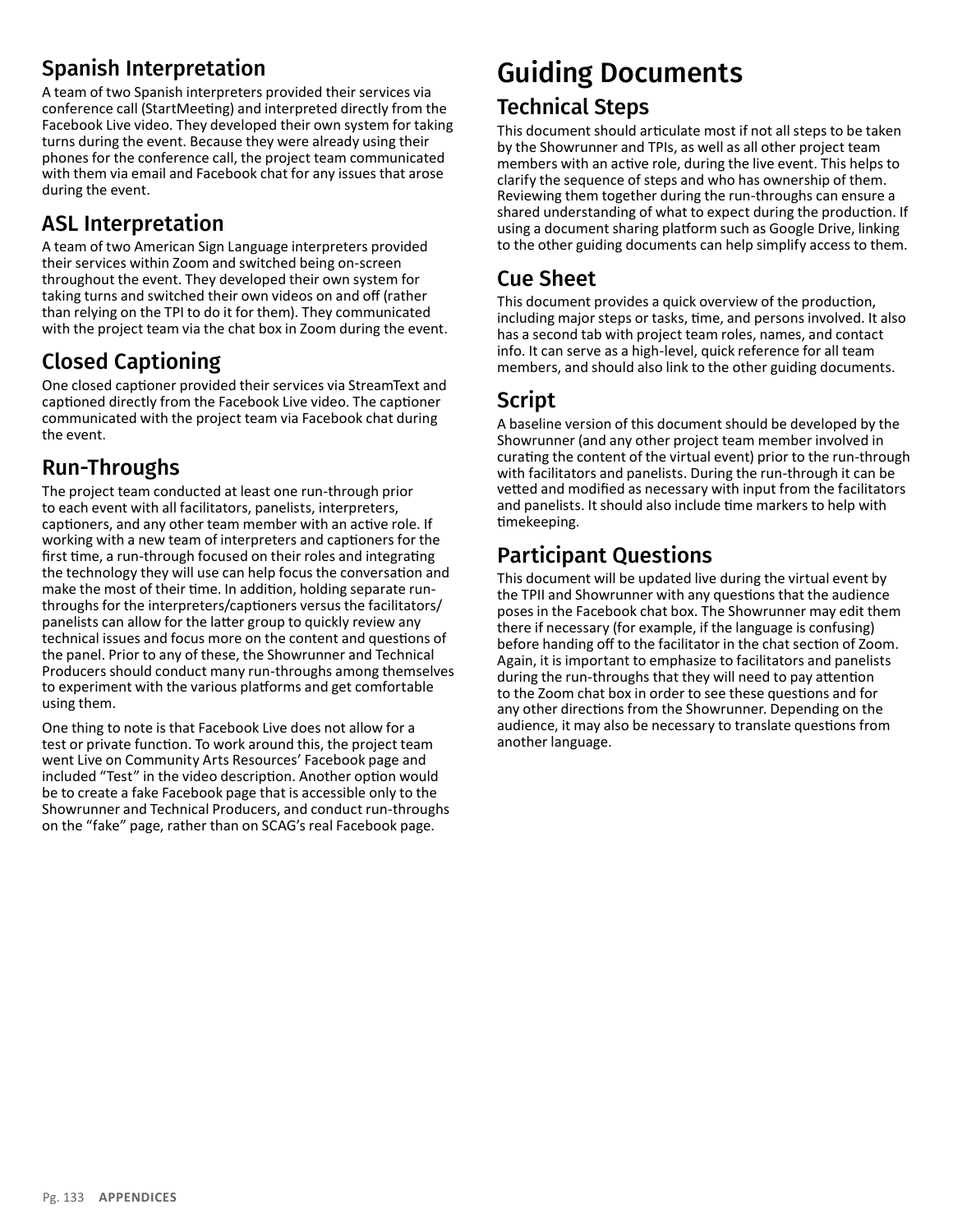### Sample Technical Steps for Live Virtual Events

- 1. All join Zoom meeting and do introductions. Showrunner leads the group through steps.
- 2. Review roles, tech tools, and how/where the audience will view/listen/participate. Facilitators, panelists, and ASL interpreters add names/titles/pronouns to videos.
- 3. Review Cue Sheet, Participant Questions, and Talking Points.
- 4. Assume positions
	- i. TPII leaves Zoom, opens the correct Facebook page, and waits for the live video.
	- ii. Spanish interpreters start conference call as hosts, mute participants, leave Zoom, and go to the correct Facebook page to wait for a live video.
	- iii. Closed Captioner sets up StreamText, leaves Zoom, opens correct Facebook page, and waits for the live video.
	- iv. TPI hides all videos except TPIII; TPI enables TPIII to share screen and hits Record on Zoom.
	- v. TPIII shares screen and pulls up welcome slide in full screen/presentation mode.
- 5. TPI triggers the Zoom meeting to go Live on the correct Facebook page.
	- i. While in preview mode on Facebook:
		- TPI adds a title in English and Spanish for the Live video
		- TPI adds a description in English and Spanish for the Live Video
	- ii. TPI selects Go Live in Facebook
- 6. TPII confirms seeing Live video to Showrunner and TPI via text. Below is a sample Facebook Live chat box language for TPII to pull from.
	- i. PINNED: Moderators may block commenters that use inappropriate language. For closed captioning, copy-paste [URL] into a separate browser. // Los moderadores pueden bloquear a los comentaristas que utilicen lenguaje inadecuado. Para audio en español, llame a [phone #].
	- ii. IF COMMENTER IS BLOCKED / COMMENT IS DELETED: The comment above has been removed by the host; if you'd like to remove it from your chat window, please refresh your browser. // El comentario anterior ha sido eliminado por el anfitrión; si desea eliminarlo de su ventana de chat, favor de actualizar su navegador.
	- iii. DURING Q+A: Enter your questions for the panelists in the chat box! // ¡Ingrese en la ventana de chat sus preguntas para los panelistas!
- 7. Spanish Interpreters and Closed Captioner confirm they can see, hear, and open / expand Live video by adding a note to the Facebook chat box. TPII texts Showrunner and TPI to confirm this step is completed.
- 8. TPI adds videos of facilitators, panelists, and ASL interpreters, then takes down the Welcome Screen. TPII texts Showrunner and TPI to confirm this step is completed.
- 9. Showrunner instructs TPI to end the Live video on Facebook. Interpreters, Closed Captioner, and TPII re-join Zoom to debrief.

# Sample Script

This sample script was taken from the event held in partnership with Southern California Resource Services for Independent Living.

#### **1:00PM**

- CBO Host: Hello everyone! Welcome to our live discussion, brought to you in partnership with SCAG! I'm [Name], [Title] at [Org]. Today's discussion will focus on [description]. Today's panel will be facilitated by [Name], [Title] with [Org].
- Facilitator: Thanks for the introduction! Before we get started, I want to remind everyone that you can leave comments and questions in the chat box below. Please be respectful of other commenters and our panelists. We will start off with a discussion among panelists, and then open it up to an audience Q&A session a little after 2:00p.
- CBO Host: Also, if you'd like closed captioning, please open the link in the chat box in another browser. Para audio en español, llame a (617) 829-7737.
- Facilitator: Today we have three panelists joining us, and we're so grateful to each of them for being a part of this. They are...
	- [Names], [Titles] at [Organizations]

#### **1:10PM**

- Facilitator: Alright, let's get started!
- [Question 1]: What does the ADA mean for you and your agency?
- [1:21P Question 2]: How will the ADA drive your agency's innovation, rather than simply compliance, of meeting the growing need of accessibility and equity?
- [1:27P Question 3]: How has COVID impacted mobility for people with disabilities?

#### **1:30PM**

- Facilitator: Now we're going to begin the Q+A session. Again, please comment in the chat box to ask our panelists a question!
	- Note: Showrunner and TPII coordinate behind the scenes on [link to Participant Questions]. Showrunner adds questions into the Zoom chatbox for Facilitator].

#### **1:45PM**

• Facilitator: We have time for one more question or comment from the audience.

#### **2:00PM**

• CBO Host: Thank you everyone for attending today. Thanks to our panelists, Access, Metro, SCAG, and to Ali Everett for facilitating.